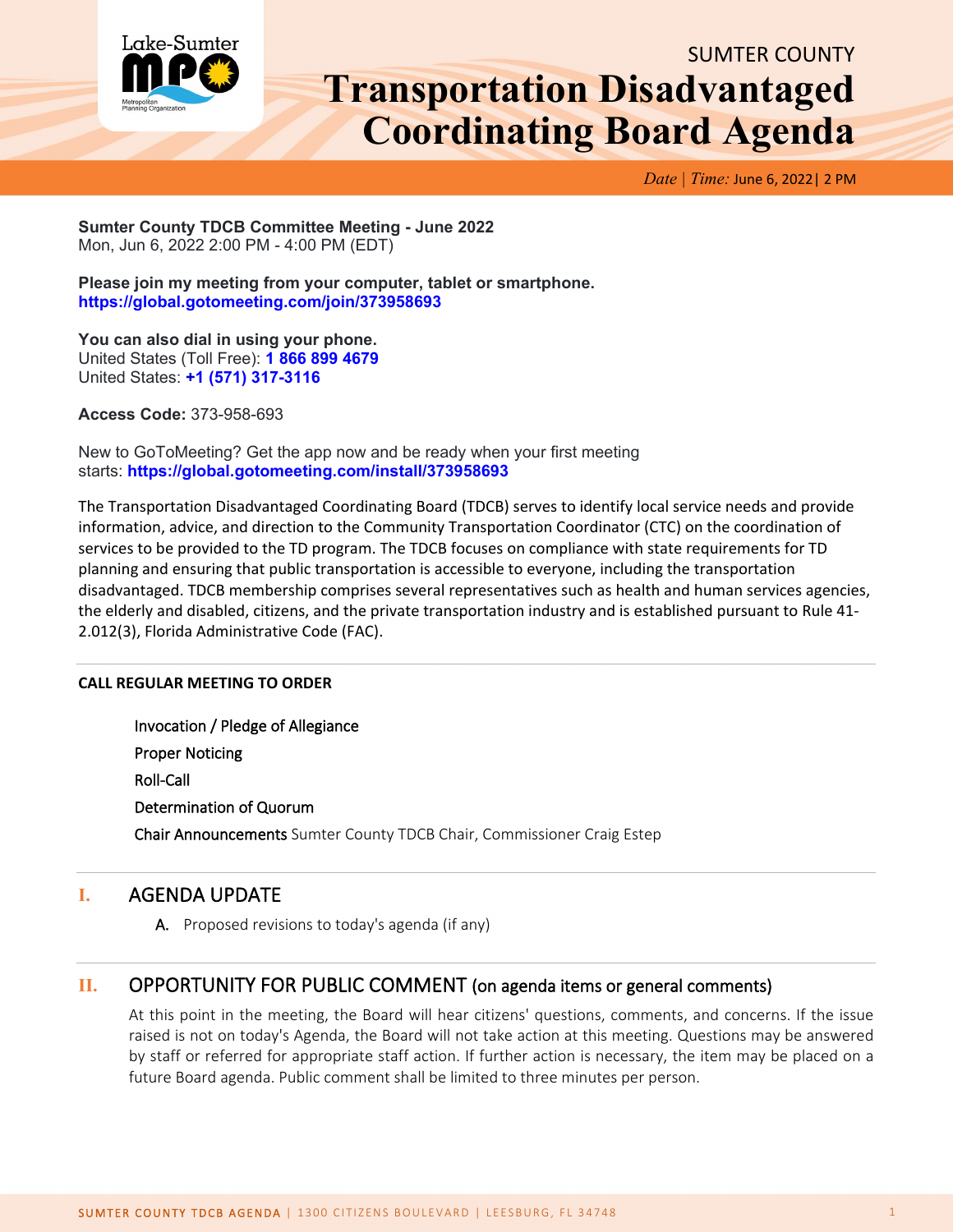

# SUMTER COUNTY **Transportation Disadvantaged Coordinating Board Agenda**

*Date | Time:* June 6, 2022| 2 PM

## **III.** CONSENT ITEMS

- **A. Annual Approval of Sumter County TDCB Bylaws** *[Attachment A: Sumter County TDCB Bylaws](http://www.lakesumtermpo.com/media/dabnqucb/sumter-county-td-bylaws-final.pdf)*
- **B. Annual Approval of the Sumter County Grievance Procedures** *Attachment [B: Sumter County TDCB Grievance Procedures](http://www.lakesumtermpo.com/media/m2ae1xq3/sumter-grievance-2022.pdf)*
- **C. Approval of February 7, 2022, Meeting Minutes** *[Attachment C: February 7, 2022, Sumter County TDCB Meeting Minutes](http://www.lakesumtermpo.com/media/megmcsjh/c-sc-tdcb-february-7-2022-minutes.pdf)*

## **IV.** ACTION ITEMS

#### **A. Sumter County CTC Evaluation for FY 2021-22**

The Transportation Disadvantaged Coordinating Board is tasked with annually reviewing the Community Transportation Coordinator (CTC) and evaluating the CTC's operations and performance. MPO staff is tasked with providing support to the CTC Evaluation Subcommittee in conducting the evaluation. The evaluation includes: (1) information from the latest Annual Operating Report (FY 2020/21), (2) the monitoring of contractors, (3) surveying of riders, contractors, and purchasing agencies, (4) on-site observations of the system, (5) review of rider applications and (6) review of driver files.

The CTC Evaluation Subcommittee recommendations will be presented for review and approval.

*[Attachment D: Sumter County CTC Evaluation Workbook for FY 2021-22](http://www.lakesumtermpo.com/media/galdkvut/d-sumter-county-ctc-evaluation-fy21-22.pdf)*

#### **B. Transportation Disadvantaged Service Plan (TDSP) Minor Update for FY 2022**

As per statute, the TDCB is required to review and approve all changes to the TDSP. The following changes were made to update the previous service plan:

• Annual updates to reflect current membership, rate model, System Safety Program Plan Annual Certification, paratransit vehicle inventory, and the Annual Operating Report.

#### *[Attachment E: TDSP Minor Update for FY 2022](http://www.lakesumtermpo.com/media/1u4bnxtl/e-sumter-tdsp-2021-2022-minor-update-track-changes_final.pdf)*

#### **C. Approval of FY 2023 TDCB Meeting Calendar**

Draft TDCB Meeting Dates for FY 2023:

- August 1, 2022
- November 7, 2022
- February 6, 2023
- June 5, 2023

# **V.** DISCUSSION ITEMS

Recommendation for approval is requested for Discussion Items.